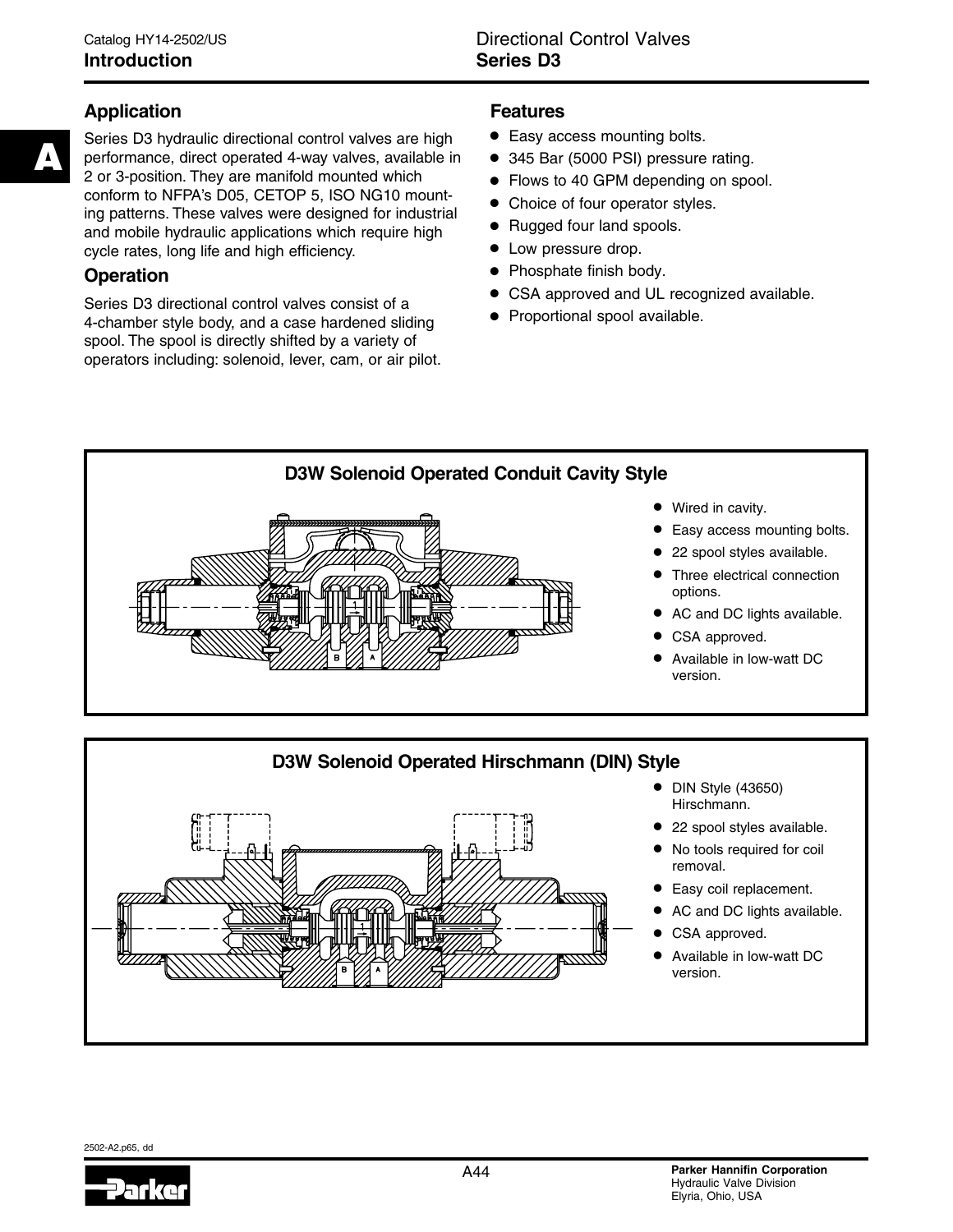



# **D3C Cam Operated**

- **•** Choice of 2 cam roller positions (D3C and D3D).
- **•** Short stroke option.
- **•** High flow, low pressure drop design.



2502-A2.p65, dd

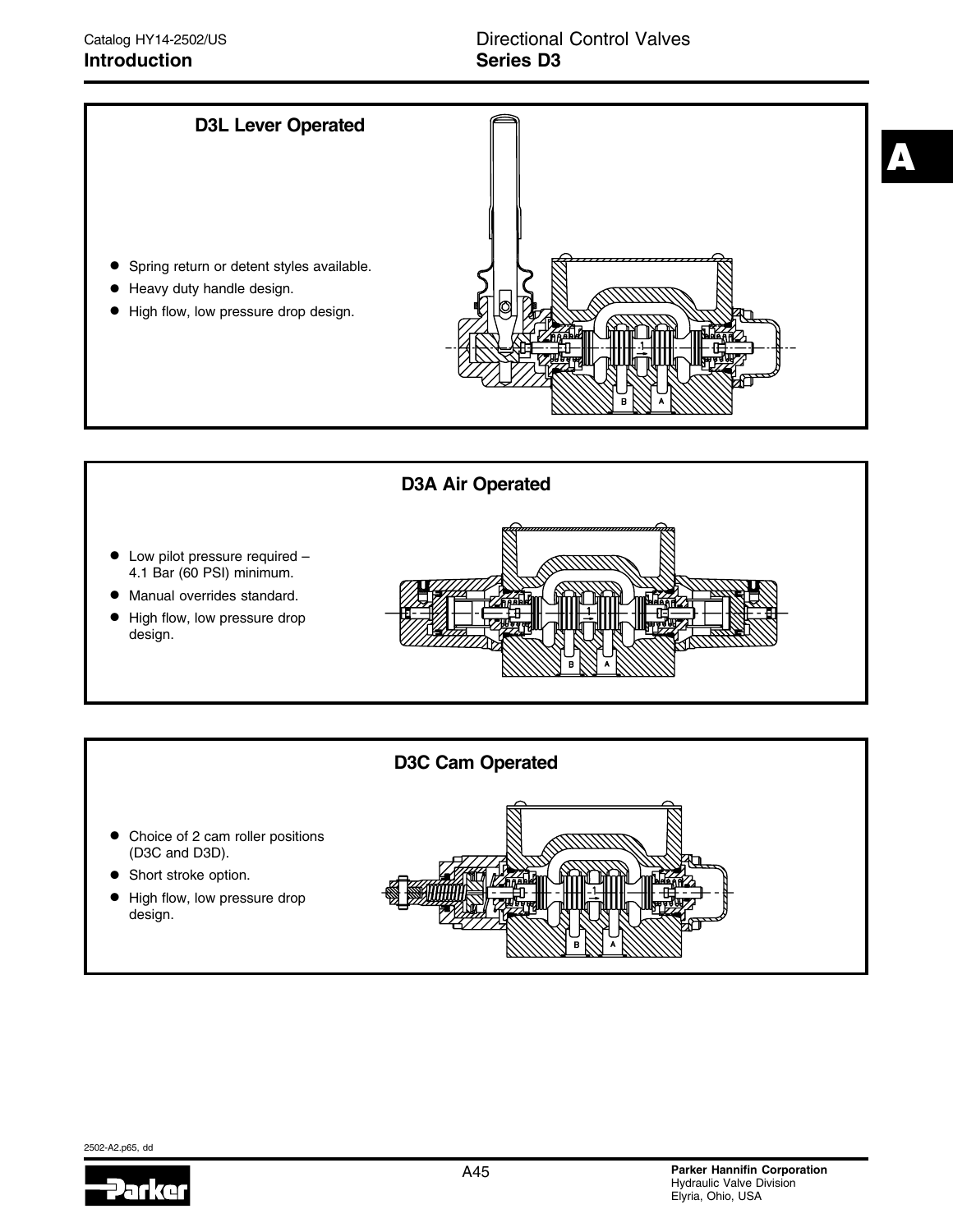# **Application**

Series D3D hydraulic directional control valves are high performance, direct operated 4-way valves, available in 2 or 3-position. They are manifold mounted which conform to NFPA's D05, CETOP 5, ISO NG10 mounting pattern. These valves were designed for industrial and mobile hydraulic applications which require high cycle rates, long life and high efficiency.

# **Operation**

Series D3D directional control valves consist of a 5-chamber style body, and a case hardened sliding spool.



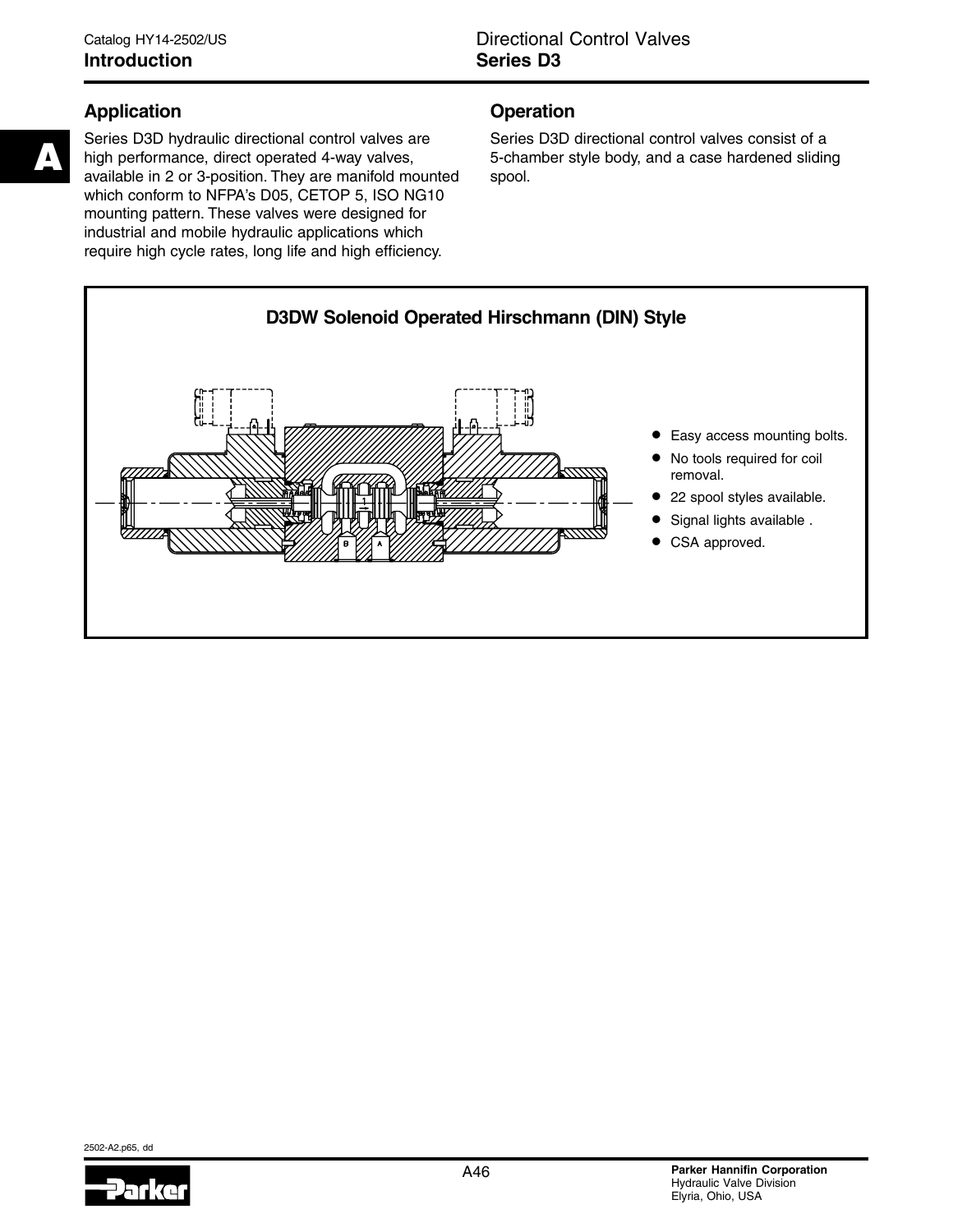# **D3 Spool Reference Data**

|                    |                                                                                                | Maximum Flow, LPM (GPM)<br>350 Bar (5000 PSI)<br>w/o Malfunction |                |            |                    | Maximum Flow, LPM (GPM)<br>350 Bar (5000 PSI)<br>w/o Malfunction         |            |          |                                 |
|--------------------|------------------------------------------------------------------------------------------------|------------------------------------------------------------------|----------------|------------|--------------------|--------------------------------------------------------------------------|------------|----------|---------------------------------|
| <b>Model</b>       | <b>Spool Symbol</b>                                                                            | D <sub>3</sub> W                                                 | D3W*Ft         | D3DW       | Model              | <b>Spool Symbol</b>                                                      | D3W        | D3W*Ft   | D3DW                            |
| $D3*1$             | A B<br>I¦I I¦I                                                                                 | 150 (40)                                                         | 78 (20)        | 130 (33)   | D3*12              | A B                                                                      | 95 (24)    | 59 (15)  | 75 (19)                         |
| D3*2               | A B                                                                                            | 150 (40)                                                         | 78 (20)        | 115 (30)   | D <sub>3</sub> *14 | A <sub>B</sub><br>P                                                      | $50†$ (13) |          | 59# (15)   70 <sup>†</sup> (18) |
| D3*3               | A B                                                                                            | 150 (40)                                                         | 78 (20)        | 120 (31)   | D <sub>3</sub> *15 | A B<br>π                                                                 | 150 (40)   | 78 (20)  | 120 (31)                        |
| $D3*4$             | A B                                                                                            | 150 (40)                                                         | 59 (15)        | 130 (33)   | D <sub>3</sub> *16 | P                                                                        | 150 (40)   | 78 (20)  | 130 (33)                        |
| D <sub>3</sub> *5  |                                                                                                | 150 (40)                                                         | 78 (20)        | 130 (33)   | D3*20              |                                                                          | 150 (40)   | 78 (20)  | 130 (33)                        |
| D3*6               | A B                                                                                            | 150 (40)                                                         | 78 (20)        | 130 (33)   | D <sub>3</sub> *21 | A B<br>エエエエフ                                                             | 115 (30)   | N/A      | 120 (31)                        |
| D3*7               | A B                                                                                            | $50†$ (13)                                                       | $59^{\#}$ (15) | $70†$ (18) | D3*22              | A B<br>エトエコトエ<br>$\mathsf{T}$<br>P                                       | 115 (30)   | N/A      | 120 (31)                        |
| D3*8               | A B<br>エエエエエ                                                                                   | $50‡$ (13)                                                       | 59# (15)       | 39 (10)    | D3*26              | 71 I.V<br>ᆂ<br>T<br>$\tau$ i $\tau$<br>$\tau$ !<br>T.                    | 115 (30)   | N/A      | 75 (19)                         |
| D3*9               | A B<br>TТ                                                                                      | 39 (10)                                                          | 59# (15)       | 75 (19)    | D3*30              | A B                                                                      | 39 (10)    | 59# (15) | 75 (19)                         |
| D <sub>3</sub> *10 | <del>;ı ı;î Î;ı ı; , ı</del><br>∓<br>$T$ $T$ $T$ $T$ $T$ $T$ $T$ $T$ $T$ $T$<br>$\vert$ T<br>P | 115 (30)                                                         | N/A            | 75 (19)    | D3*81              | A B<br><del>׀┵╺╿<sup>ᡠ</sup>╺╿╸╺╿</del><br>╎┯╶┽┥┯╶┥┯╶┽ <sup>┆</sup><br>₩ | 115† (30)  | N/A      | 130 (33)                        |
| D <sub>3</sub> *11 | A B                                                                                            | 115 (30)                                                         | 59# (15)       | 130 (33)   | D <sub>3</sub> *82 | A B                                                                      | 115† (30)  | N/A      | 130 (33)                        |

Center or De-energized position is indicated by P, A, B & T port notation.<br>† 3000 PSI Max.  $\pm$  4300 PSI Max. # 1500 PSI Max.

† 3000 PSI Max. ‡ 4300 PSI Max. # 1500 PSI Max.

# **D3L, D3A, D3C Spool Reference Data (Four Chamber Body Only)**

| <b>Model</b>                  | <b>Spool Symbol</b> | Maximum Flow, LPM (GPM)<br>350 Bar (5000 PSI)<br>w/o Malfunction | <b>Model</b>       | <b>Spool Symbol</b> | Maximum Flow, LPM (GPM)<br>350 Bar (5000 PSI)<br>w/o Malfunction |
|-------------------------------|---------------------|------------------------------------------------------------------|--------------------|---------------------|------------------------------------------------------------------|
| $D3*1$                        | A B                 | 150 (40)                                                         | D <sub>3</sub> *20 | A B<br>D            | 150 (40)                                                         |
| D <sub>3</sub> <sup>*</sup> 2 | A B<br>$P$ T        | 150 (40)                                                         | D <sub>3</sub> *26 | A B<br>P            | 115 (30)                                                         |
| $D3*4$                        | A B<br>D            | 150 (40)                                                         | D <sub>3</sub> *30 | A B                 | 39(10)                                                           |
| D <sub>3</sub> <sup>*</sup> 8 | A B                 | 50(13)                                                           | D <sub>3</sub> *81 | A B<br>D            | 115 (30)                                                         |
| D <sub>3</sub> *9             | A B<br>P            | 39(10)                                                           | D <sub>3</sub> *82 | A B                 | 115 (30)                                                         |

Center or De-energized position is indicated by A, B, P & T port notation.

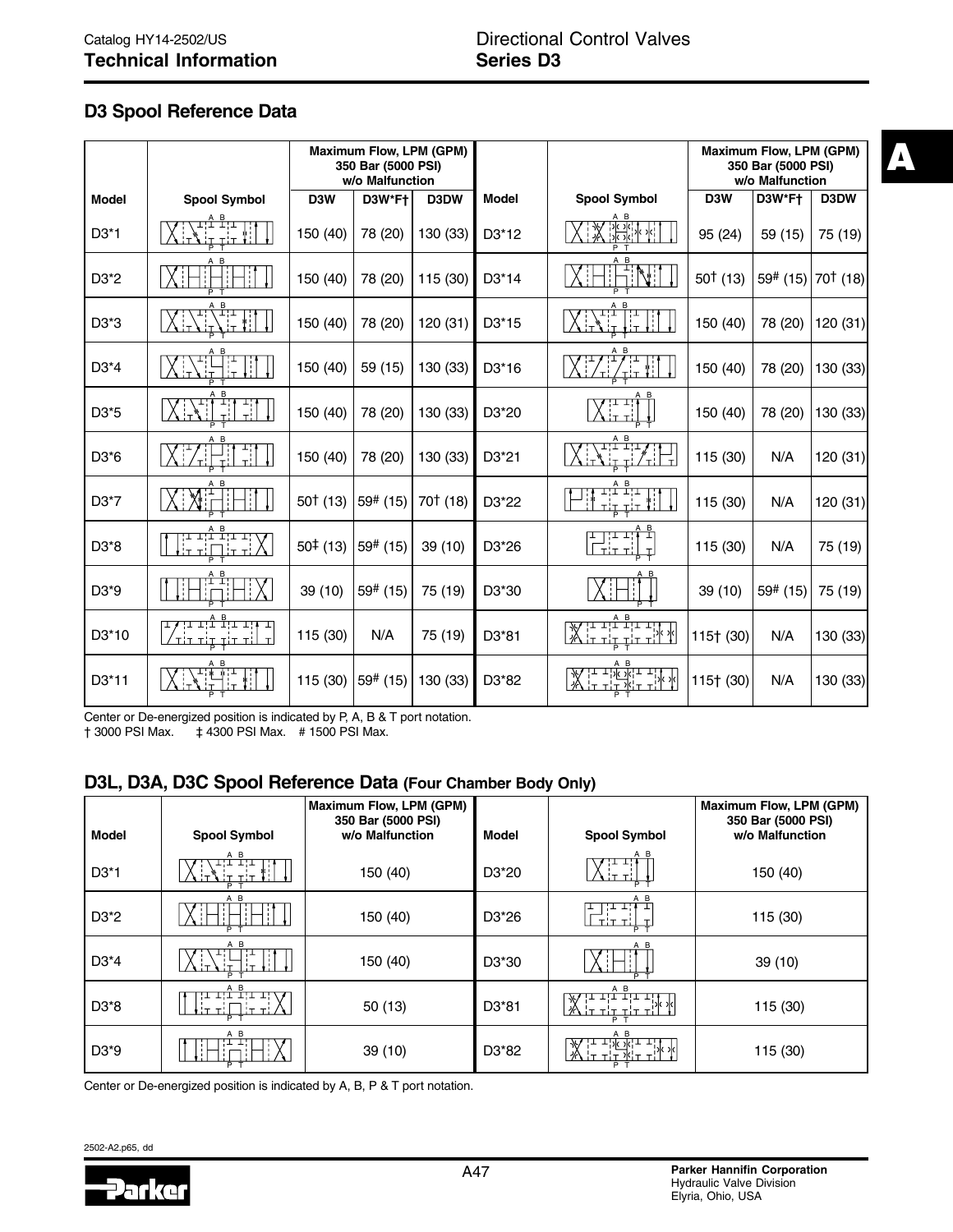# **D3W-30 DC and AC Rectified Shift Limits**



#### **Example:**

Determine the maximum allowable flow of a D3W Series valve (20D) at 150 Bar (2175 PSI) supply pressure. Locate the curve marked "20D". At 150 Bar (2175 PSI) supply pressure, the maximum flow is 98 LPM (25 GPM). At 345 Bar (5000 PSI), the flow is 72 LPM (18.5 GPM).

#### **Important Notes for Switching Limit Charts**

- 1. For F & M style valves, reduce flow to 70% of that shown. 2. Shift limits charted for equal flow A and B ports. Unequal
- A and B port flows may reduce shift limits.
- 3. These charts do not show explosion proof performance. Consult factory for explosion proof duty.
- 4. Blocking A and B ports will reduce flow to 70% of that shown.

### **D3W-30 Low Watt DC and AC Rectified Shift Limits**



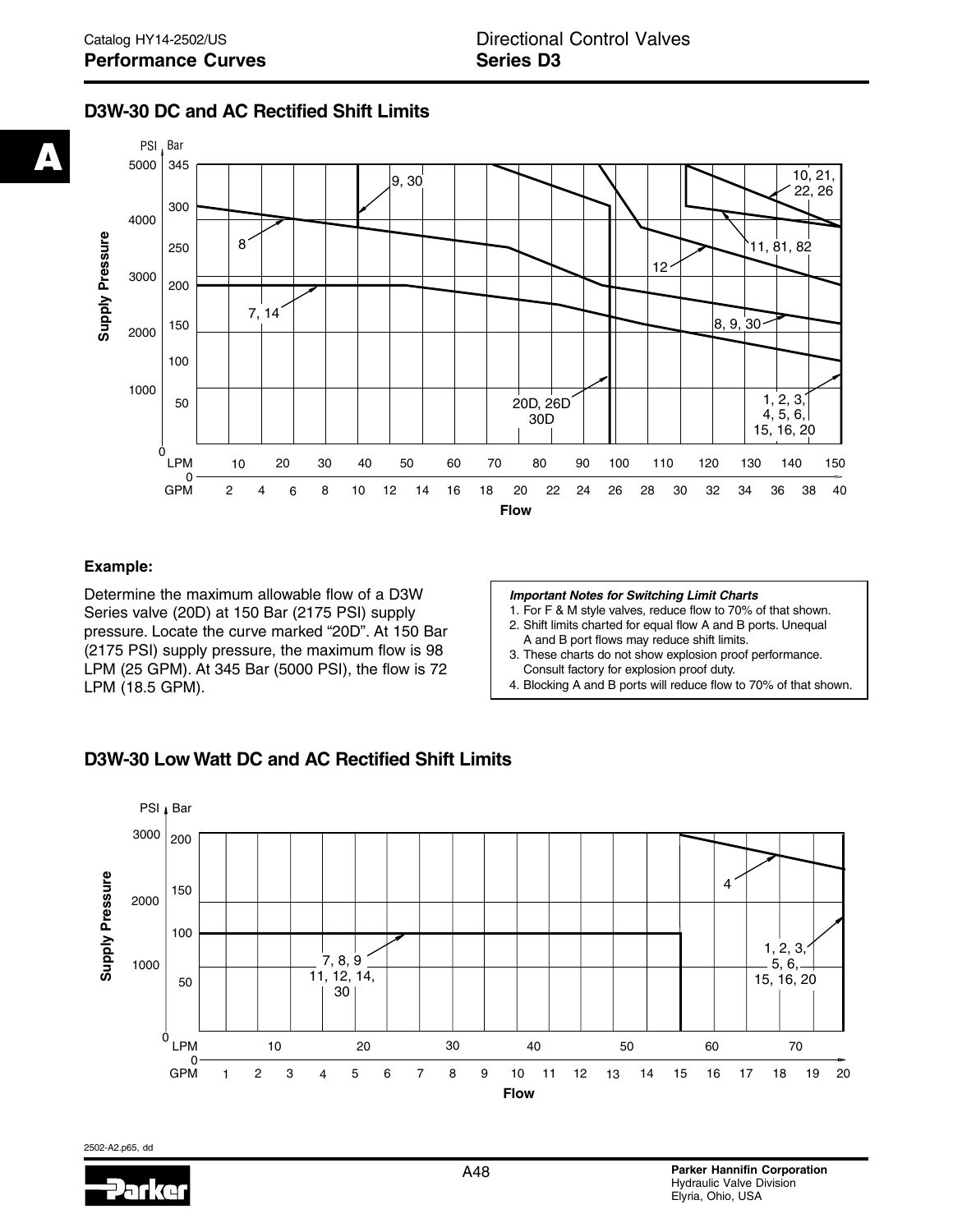# **D3W-30 AC Shift Limits**



# **D3W-30 Soft Shift Limits (High Watt Coil Only)**



- 
- 2. Shift limits charted for equal flow A and B ports. Unequal A and B port flows may reduce shift limits.
- 3. These charts do not show explosion proof performance.
- Consult factory for explosion proof duty.
- 4. Blocking A and B ports will reduce flow to 70% of that shown.

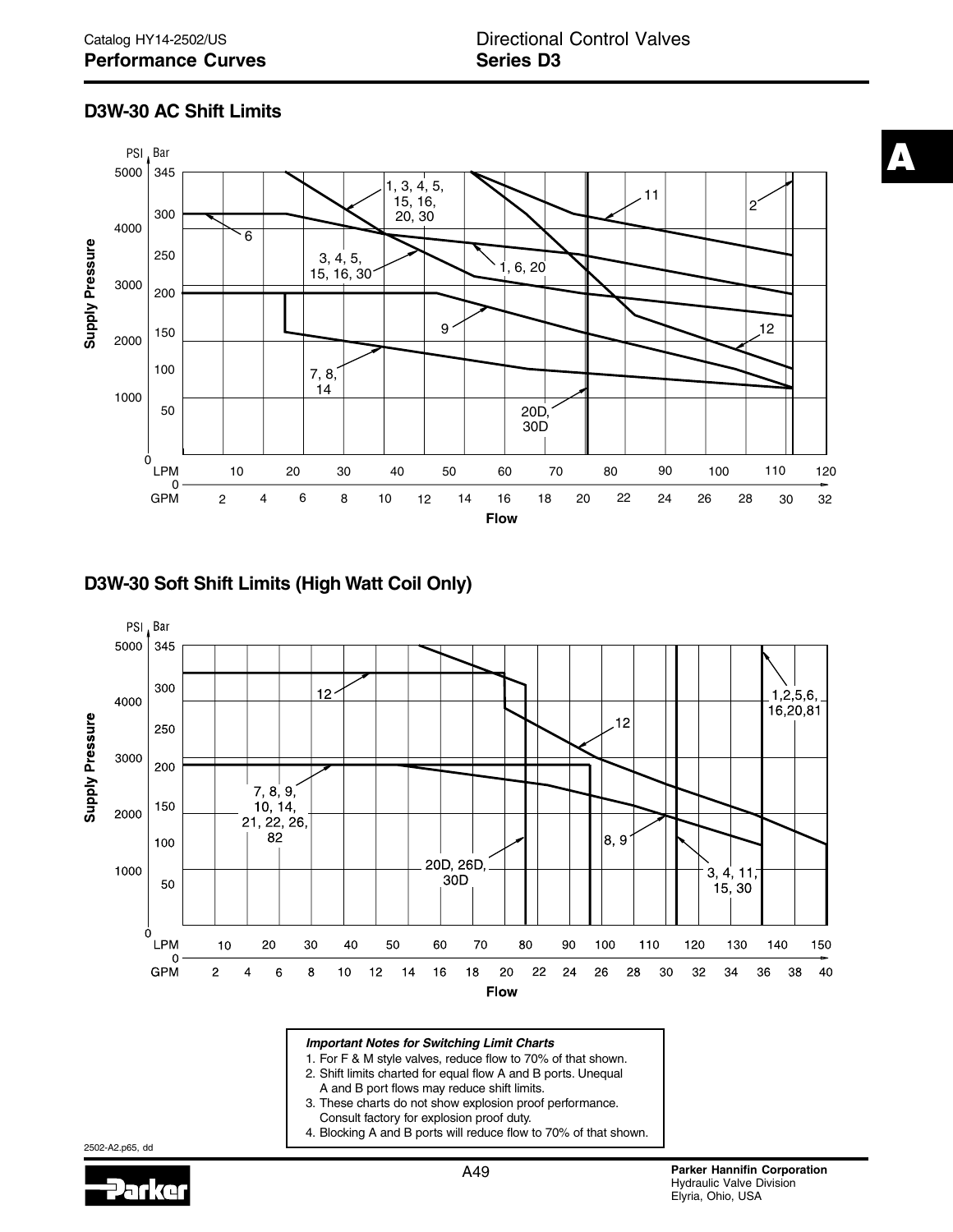# **D3W-30 Soft Shift Response**



**Response Time\***

Signal to 95% spool stroke measured at 172 Bar (2500 PSI) and 65 LPM (17 GPM).

| <b>Soft Shift</b><br><b>Option</b> | <b>Energize</b> | De-energize |
|------------------------------------|-----------------|-------------|
| S3                                 | 400             | 650         |
| S4                                 | 320             | 550         |
| 97                                 | 160             | 370         |

\* For reference only. Response time varies with flow, pressure and oil viscosity.

# **D3DW-40 Shift Limits**



#### **Important Notes for Switching Limit Charts**

- 1. For F & M style valves, reduce flow to 70% of that shown.
- 2. Shift limits charted for equal flow A and B ports. Unequal
	- A and B port flows may reduce shift limits.
- 3. These charts do not show explosion proof performance. Consult factory for explosion proof duty.
- 4. Blocking A and B ports will reduce flow to 70% of that shown.

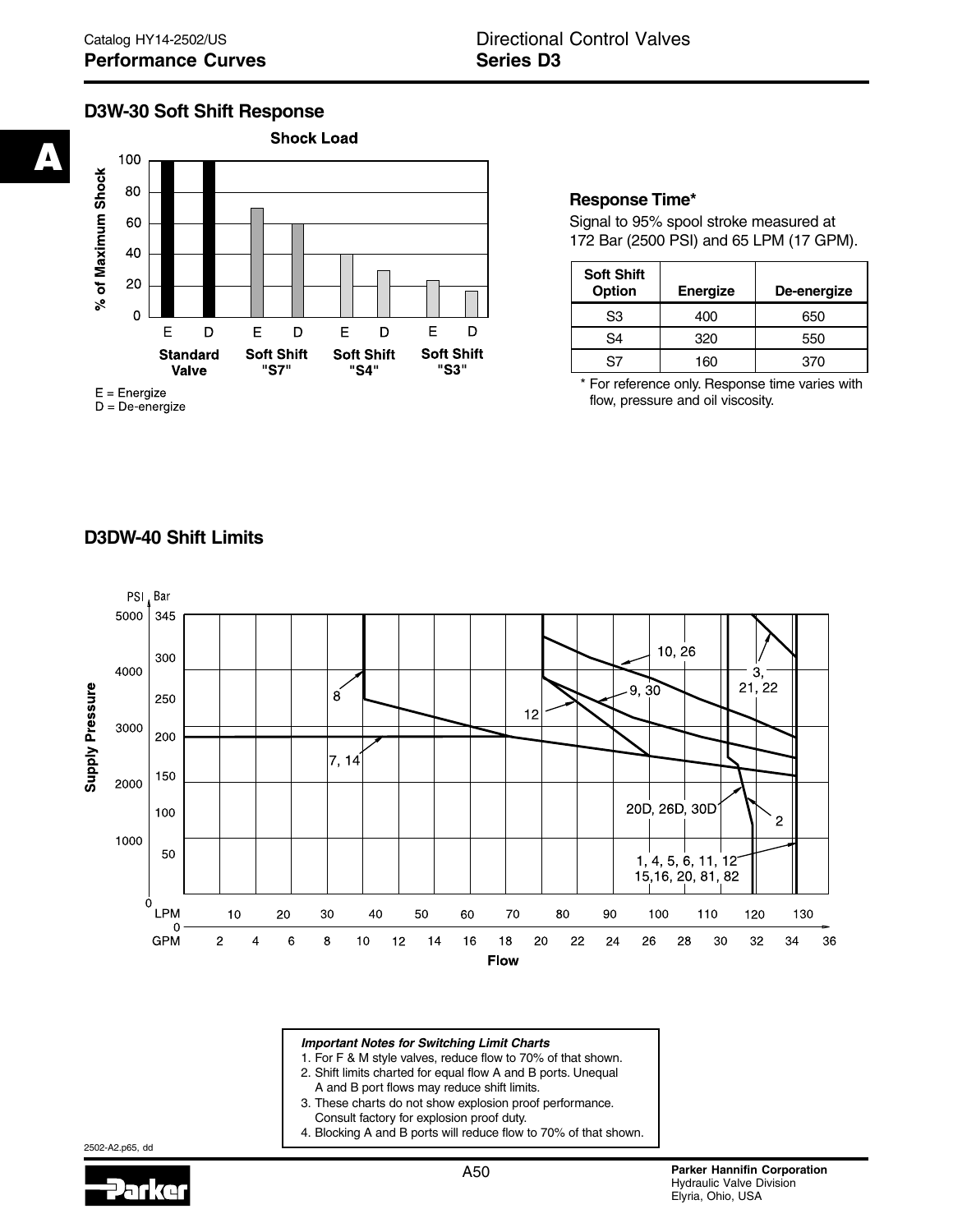#### **Pressure Drop vs. Flow**

The table shown provides flow vs. pressure drop curve reference for D3 Series valves by spool type.

The chart below demonstrates graphically the performance characteristics of the D3. The low watt coil and other design features of the standard D3W\*\*\*\*\*F accommodate a maximum flow of 78 LPM (20 GPM) at 207 Bar (3000 PSI).

### **D3W and D3DW Pressure Drop Reference Chart**

|                |                | <b>Curve Number</b> |                |                |                         |   |                         |                |                |         |         |
|----------------|----------------|---------------------|----------------|----------------|-------------------------|---|-------------------------|----------------|----------------|---------|---------|
| <b>Spool</b>   |                | <b>Shifted</b>      |                |                | <b>Center Condition</b> |   |                         |                |                |         |         |
| No.            | $P-A$          | $P-B$               | $B-T$          | $A-T$          | $(P-T)$                 |   | $(B-A)$ $(A-B)$ $(P-A)$ |                | $(P-B)$        | $(A-T)$ | $(B-T)$ |
| 1              | 5              | 5                   | $\overline{2}$ | $\overline{2}$ |                         |   |                         |                |                |         |         |
| $\overline{c}$ | $\overline{4}$ | 4                   | 1              | 1              | $\overline{2}$          | 3 | 3                       | 3              | 3              | 1       | 1       |
| 3              | 5              | 5                   | $\overline{c}$ | 3              |                         |   |                         |                |                | 1       |         |
| $\overline{4}$ | 4              | 4                   | 3              | 3              |                         |   |                         |                |                | 1       | 1       |
| 5              | 6              | 5                   | $\overline{c}$ | $\overline{c}$ |                         |   |                         | $\overline{c}$ |                |         |         |
| 6              | 6              | 6                   | $\overline{c}$ | 2              |                         | 4 | $\overline{4}$          | $\overline{c}$ | 2              |         |         |
| $\overline{7}$ | 5              | 4                   | $\overline{c}$ | $\mathbf{1}$   | 3                       |   |                         |                | 3              |         | 1       |
| 8              | 8              | 8                   | $\overline{7}$ | $\overline{7}$ | 6                       |   |                         |                |                |         |         |
| 9              | 5              | 5                   | 4              | 4              | $\overline{7}$          |   |                         |                |                |         |         |
| 10             | 5              | 5                   |                |                |                         |   |                         |                |                |         |         |
| 11             | 5              | 5                   | $\overline{c}$ | $\overline{c}$ |                         |   |                         |                |                | 10      | 10      |
| 12             | 5              | 5                   | $\overline{2}$ | $\overline{c}$ | 11                      |   |                         | 10             | 10             | 10      | 10      |
| 14             | 4              | 5                   | 1              | $\overline{c}$ | 3                       |   |                         | 3              |                | 1       |         |
| 15             | 5              | 5                   | 3              | $\overline{c}$ |                         |   |                         |                |                |         | 1       |
| 16             | 5              | 6                   | $\overline{c}$ | $\overline{c}$ |                         |   |                         |                | $\overline{c}$ |         |         |
| 20             | 5              | 5                   | $\overline{2}$ | $\overline{c}$ |                         |   |                         |                |                |         |         |
| 21             | 5              | 4                   |                | $\mathbf{1}$   |                         | 9 |                         |                |                |         |         |
| 22             | 4              | 5                   | 1              |                |                         |   | 9                       |                |                |         |         |
| 26             | 5              | 5                   |                |                |                         |   |                         |                |                |         |         |
| 30             | 5              | 5                   | $\overline{c}$ | $\overline{c}$ |                         |   |                         |                |                |         |         |

# **Note:**

For 81 and 82 spools, consult factory.

#### **Viscosity Correction Factor**

| Viscosity<br>(SSU)                                | 75 | 150 | 200 | 250 | $\vert$ 300 | 350 | 400 |
|---------------------------------------------------|----|-----|-----|-----|-------------|-----|-----|
| $%$ of $\Delta P$<br>(Approx.)                    | 93 | 111 | 119 | 126 | 132         | 137 | 141 |
| Curves were generated using 110 SSU bydraulic oil |    |     |     |     |             |     |     |

 Curves were generated using 110 SSU hydraulic oil. For any other viscosity, pressure drop will change per chart.



### **Performance Curves**



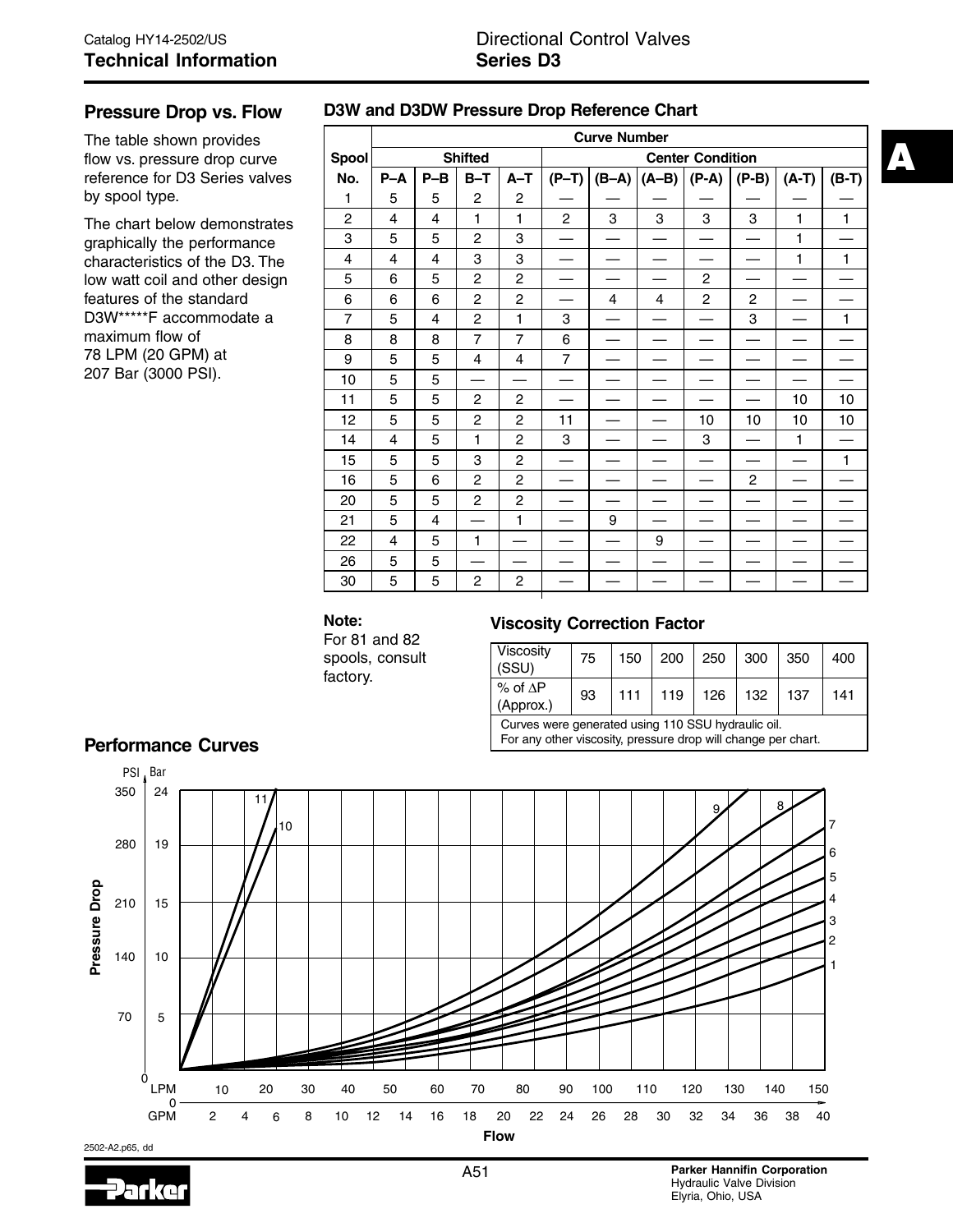# **General Description**

Series D3W directional control valves are high-performance, 4-chamber, direct operated, wet armature, solenoid controlled 3 or 4-way valves. They are available in 2 or 3-position and conform to NFPA's D05, CETOP 5 mounting patterns.

### **Features**

- Worldwide, high flow, low pressure drop design.
- Soft shift available.
- 22 spools available including proportional.
- DC surge suppression available to protect electrical equipment.
- Three electrical connection options.
- AC & DC lights available.
- Easy access mounting bolts.
- Explosion proof availability.
- CSA approved.
- No tools required for coil removal.
- Rectified coils available for high flow AC applications.

# **Response Time (ms)**

Signal to 95% spool stroke measured at 172 Bar (2500 PSI) and 75 LPM (20 GPM)

| <b>Solenoid Type</b> | <b>Pull-In</b> | Drop-Out |
|----------------------|----------------|----------|
| <b>AC Energize</b>   |                | 21       |
| AC De-energize       | 25             | 35       |
| DC Energize          | 62             | 110      |
| DC De-energize       | 58             | 85       |





**A**



# **Specifications**

| Interface                                  | NFPA D05, CETOP 5, NG 10                                                              |  |  |
|--------------------------------------------|---------------------------------------------------------------------------------------|--|--|
| <b>Max. Operating</b><br><b>Pressure</b>   | P. A. B:<br>345 Bar (5000 PSI) Standard<br>CSA (1 207 Bar (3000 PSI)                  |  |  |
|                                            | Tank:<br>103 Bar (1500 PSI) AC Standard                                               |  |  |
|                                            | 207 Bar (3000 PSI) AC Optional<br>DC/AC Rectified Standard                            |  |  |
|                                            | CSA (S) 103 Bar (1500 PSI)                                                            |  |  |
| <b>CSA File Number</b>                     | LR060407                                                                              |  |  |
| Leakage Rates<br>100 SSU @<br>49°C (120°F) | Maximum Allowable:<br>19.6 cc (0.38 Cu. in.) per Minute/<br>Land @ 69 Bar (1000 PSI)* |  |  |
|                                            | 35 cc (2.19 Cu. in.) per Minute/<br>Land @ 207 Bar (3000 PSI)*                        |  |  |

\* #008 and #009 Spools may exceed these rates, consult factory

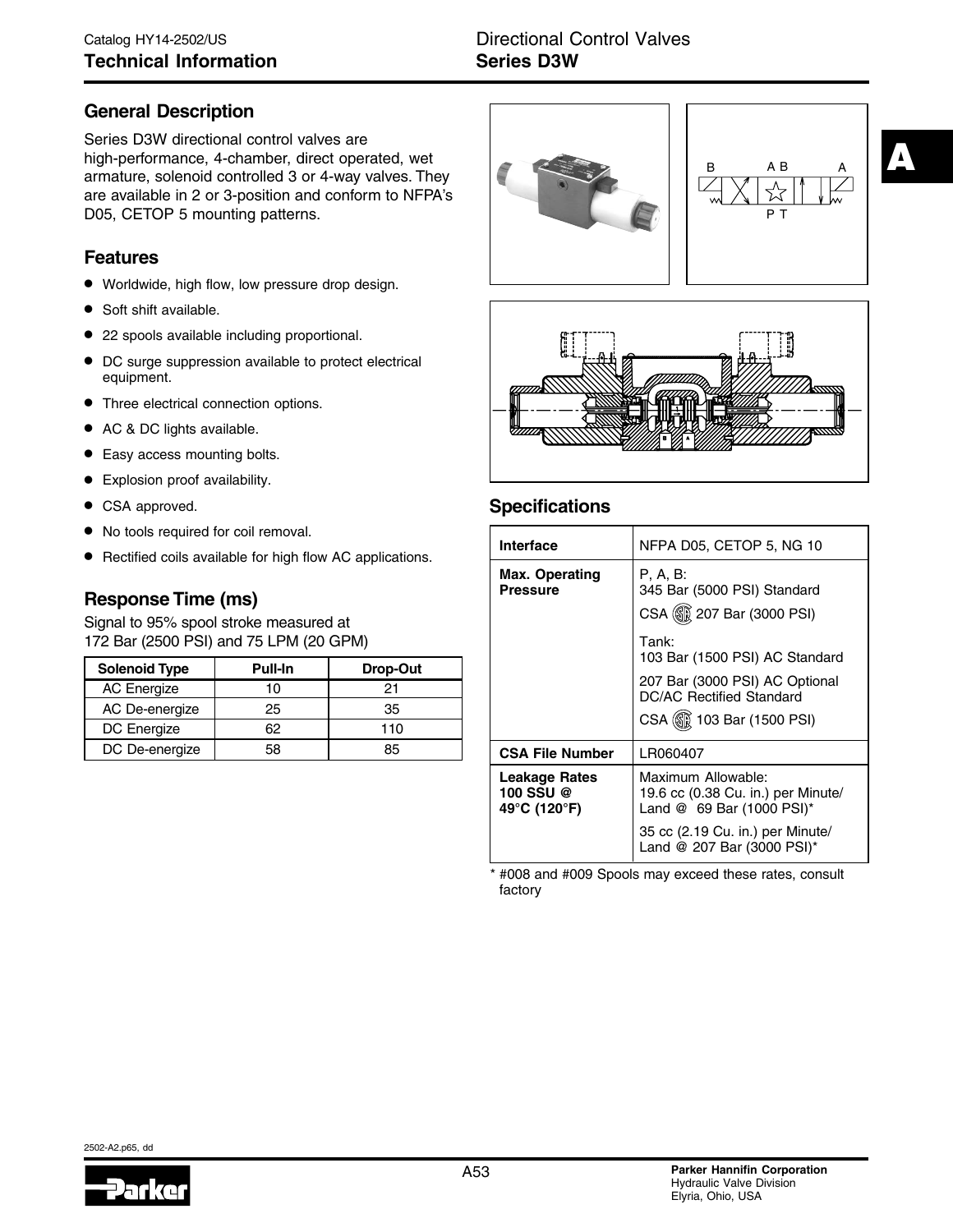

- \*\* 9 & 30 spools have open crossover.
- † Available only with high-watt rectified AC coils or high-watt DC coils.
- †† Spring centered versions C, E, F, K & M only.

Valve schematic symbols are per NFPA/ANSI standards, providing flow P to A when energizing solenoid A. Note operators reverse sides for #8 and #9 spools. See installation information for details.

**Bold: Designates Tier I products and options.**

**Non-Bold: Designates Tier II products and options. These products will have longer lead times.**

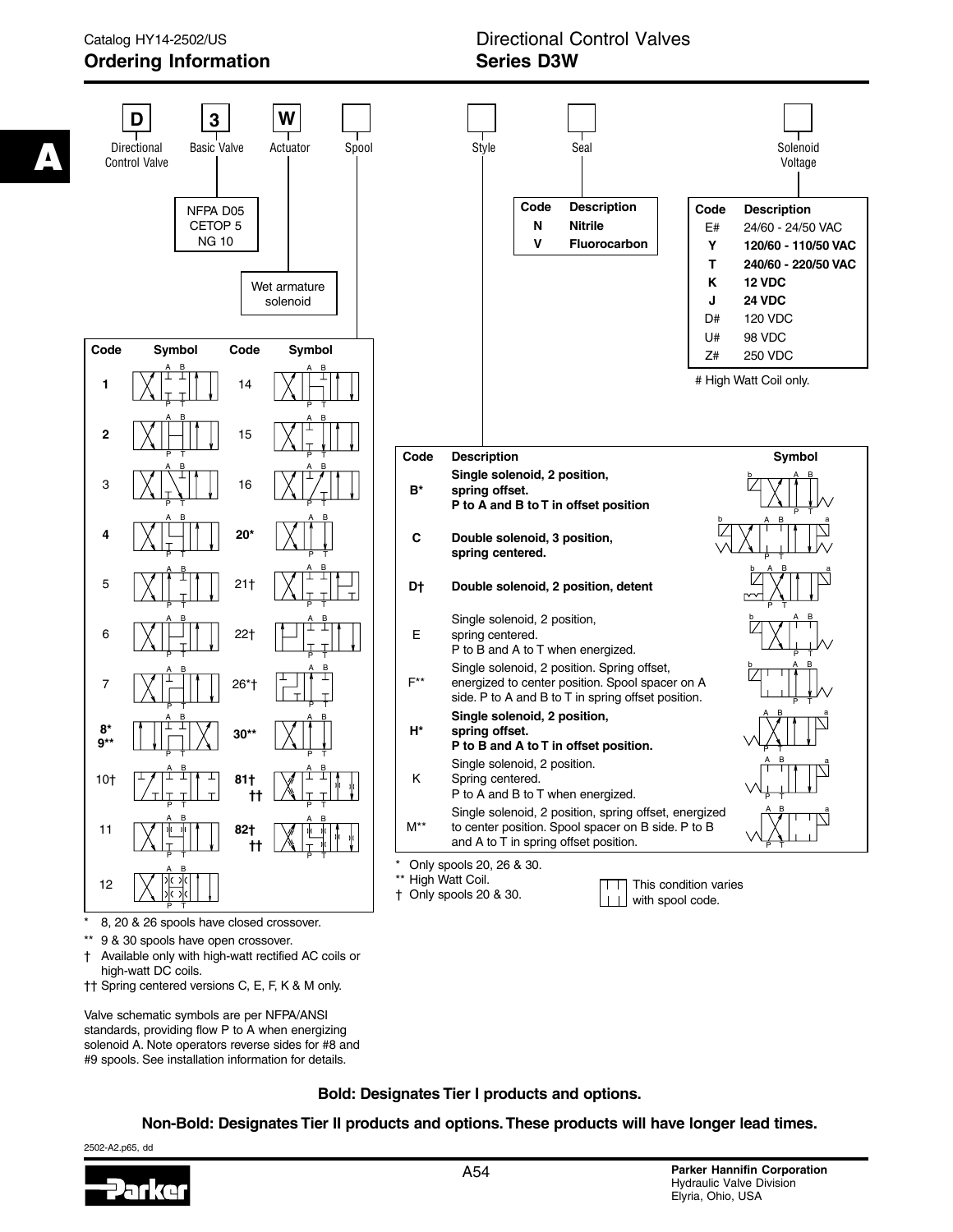

**NOTE:** All bolts are SAE grade 8, 1/4-20 UNC-2A thread, torque to 16 Nm (12 ft-lbs)

**Bold: Designates Tier I products and options.**

**Non-Bold: Designates Tier II products and options. These products will have longer lead times.**

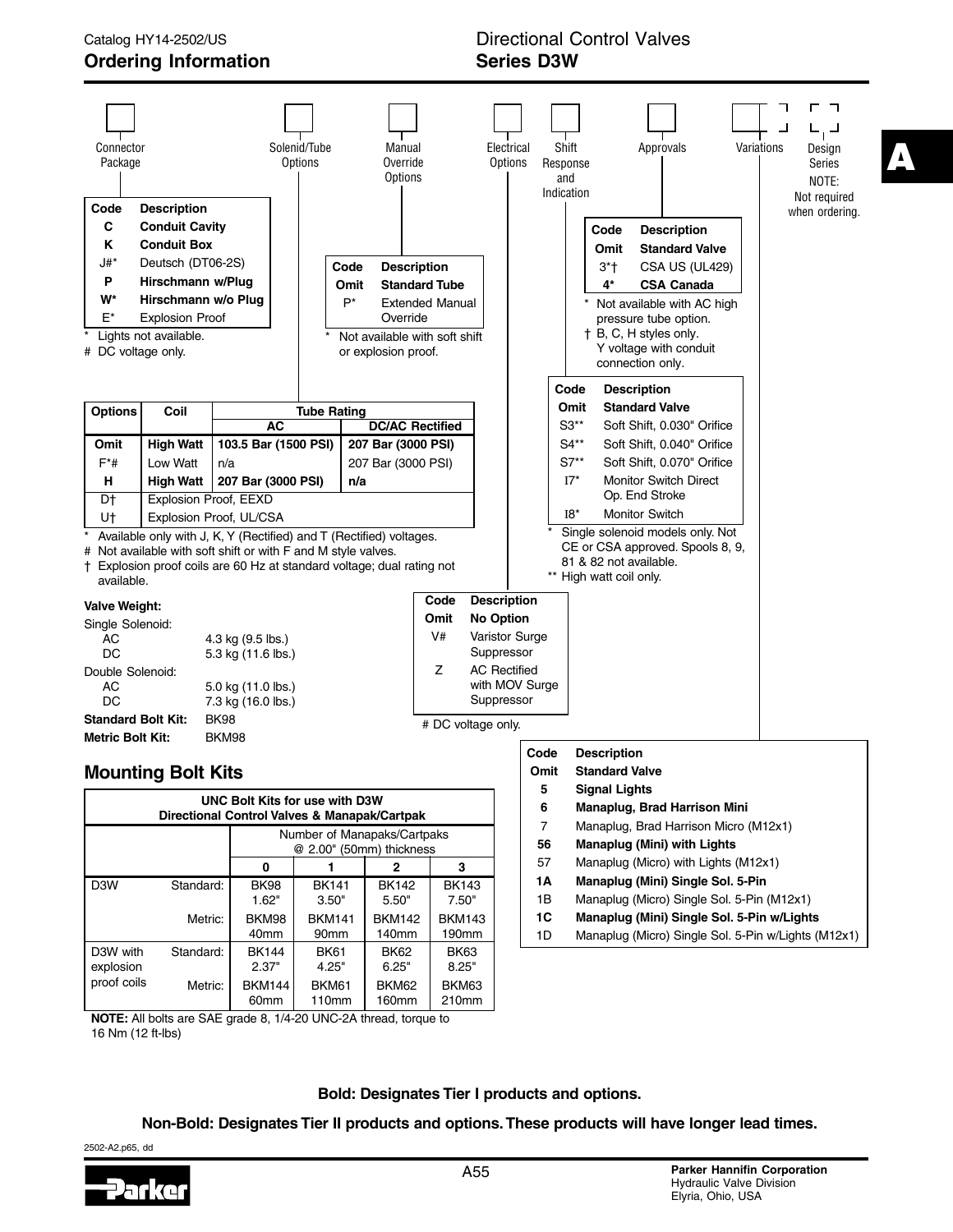# **Solenoid Ratings\*\***

| <b>Insulation</b>                                | Class H           |                                  |
|--------------------------------------------------|-------------------|----------------------------------|
| <b>Allowable Deviation</b><br>from rated voltage | DC, AC Rect<br>АC | -10% to +15%<br>$-5\%$ to $+5\%$ |
| <b>Armature</b>                                  | Wet pin type      |                                  |

\*\* DC Solenoids available with optional molded metal oxide varistor (MOV) for surge suppression.

Leadwire length 6" from coil face.

### **D3W Solenoid Electrical Characteristics†**

| Solenoid<br>Code | <b>Nominal</b><br><b>Volts/Hz</b> | In Rush<br><b>VA</b> | <b>Holding</b><br><b>VA</b> | <b>Nominal</b><br><b>Watts (Ref)</b> |
|------------------|-----------------------------------|----------------------|-----------------------------|--------------------------------------|
| Y                | 120/60<br>110/50                  | 298<br>294           | 95<br>102                   | 32                                   |
| т                | 240/60<br>220/50                  | 288<br>288           | 96<br>101                   | 32                                   |
| E                | 24/60<br>24/50                    | 290<br>381           | 77<br>110                   | 32                                   |
| Κ                | 12 VDC                            |                      | $3.00+$                     | 36                                   |
| J                | 24 VDC                            |                      | $1.50+$                     | 36                                   |
| D                | <b>120 VDC</b>                    |                      | $0.30+$                     | 36                                   |
| U                | 98 VDC                            |                      | $0.37+$                     | 36                                   |
| Z                | <b>250 VDC</b>                    |                      | 0.14                        | 36                                   |

#### **D3W\*\*\*\*\*F Solenoid Electrical Characteristics‡**

| Solenoid<br>Code | <b>Nominal</b><br><b>Volts/Hz</b> | In Rush<br>Amps | <b>Holding</b><br><b>Amps</b> | <b>Watts</b> |
|------------------|-----------------------------------|-----------------|-------------------------------|--------------|
| ĸΕ               | 12 VDC                            |                 | 1.50                          | 18           |
| JF               | 24 VDC                            |                 | 0.75                          | 18           |

‡ Based on nominal voltage @ 22°C (72°F)

## **D3W Rectified AC Solenoid Electrical Characteristics‡**

| Solenoid<br>Code | <b>Nominal</b><br><b>Volts/Hz</b> | In Rush<br><b>Amps</b> | Holding<br><b>Amps</b> | <b>Watts</b> |
|------------------|-----------------------------------|------------------------|------------------------|--------------|
|                  | 120/60<br>110/50                  |                        | .37                    | 36           |
|                  | 240/60<br>220/50                  |                        | .18                    | 36           |
| YF               | 120/60<br>110/50                  |                        | .18                    | 18           |
| <b>TF</b>        | 240/60<br>220/50                  |                        | .09                    | 18           |

‡ Based on nominal voltage @ 22°C (72°F)

† DC holding amps.

### **Explosion Proof Solenoids**

#### **Explosion Proof Solenoid Ratings**

| <b>U.L. (EU)</b><br>C.S.A. | Class I, Div. 1 & 2, Groups C & D<br>Class II, Div 1 & 2, Groups E, F & G<br>As defined by the N.E.C  |
|----------------------------|-------------------------------------------------------------------------------------------------------|
| <b>ATEX</b>                | Complies with ATEX requirements for:<br>Exd, Group IIB;<br>EN50014: 1999+ Amds 1 & 2,<br>EN50018: 200 |

# **Electrical Characteristics\* ED and EU†**

| <b>Solenoid</b><br>Code | <b>Nominal</b><br><b>Volts/Hz</b> | In Rush<br>VA | <b>Holding</b><br>VA | <b>Nominal</b><br>Watts (Ref) |
|-------------------------|-----------------------------------|---------------|----------------------|-------------------------------|
| v                       | 120/60                            | 266           | 82                   | 36                            |
|                         | 240/60                            | 266           | 82                   | 36                            |
| κ                       | 12 VDC                            |               | $3.00+$              | 36                            |
|                         | 24 VDC                            |               | $1.50+$              | 36                            |
|                         | <b>120 VDC</b>                    |               | $0.30+$              | 36                            |

Dual frequency not available on explosion proof coils.

† DC holding amps.

**A**

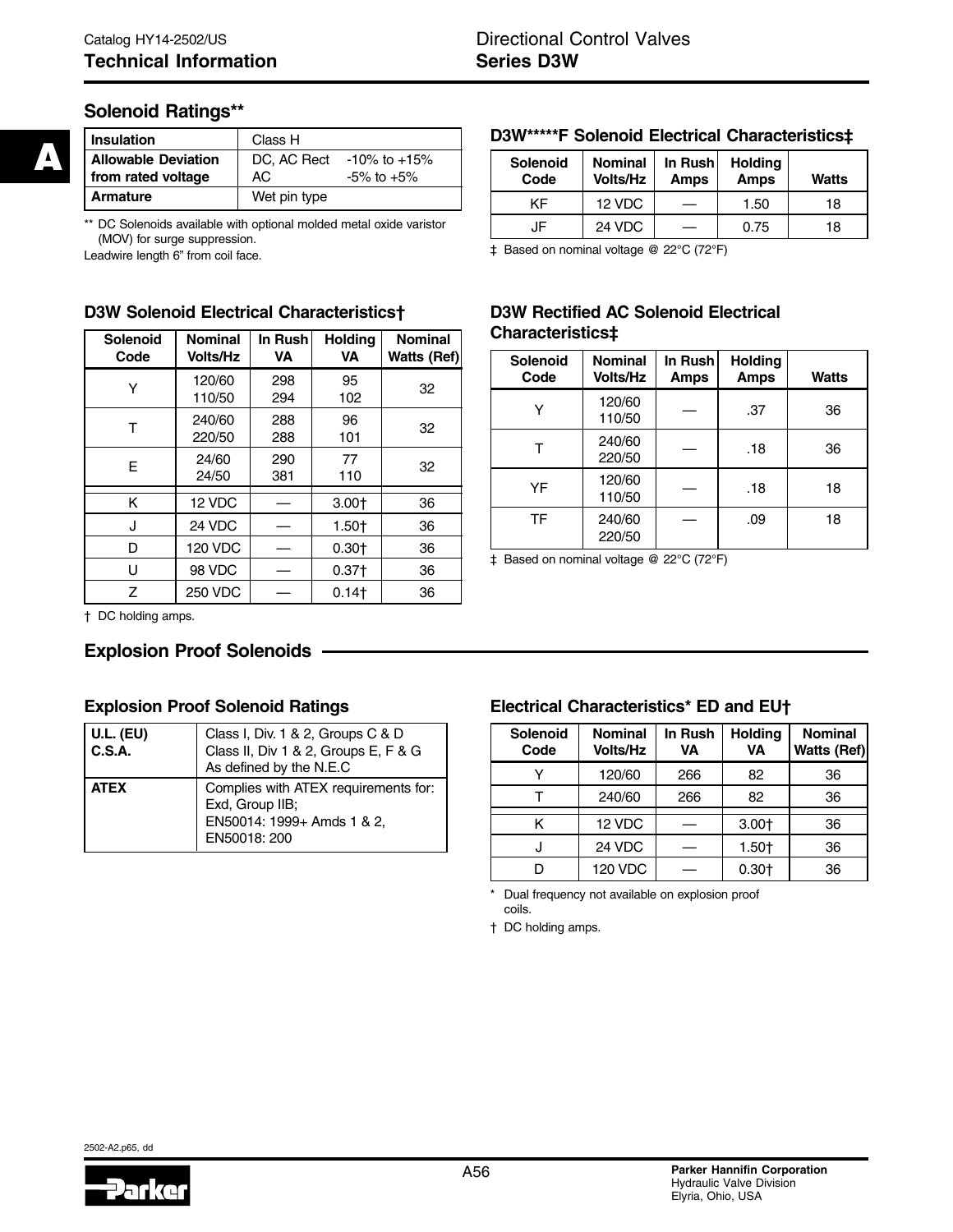Inch equivalents for millimeter dimensions are shown in (\*\*)

### **Hirschmann, Double AC Solenoid**



**Note:** 30.0mm (1.18") from bottom of bolt hole counterbore to bottom of valve.

### **Hirschmann, Single AC Solenoid**



**Note:** 30.0mm (1.18") from bottom of bolt hole counterbore to bottom of valve.

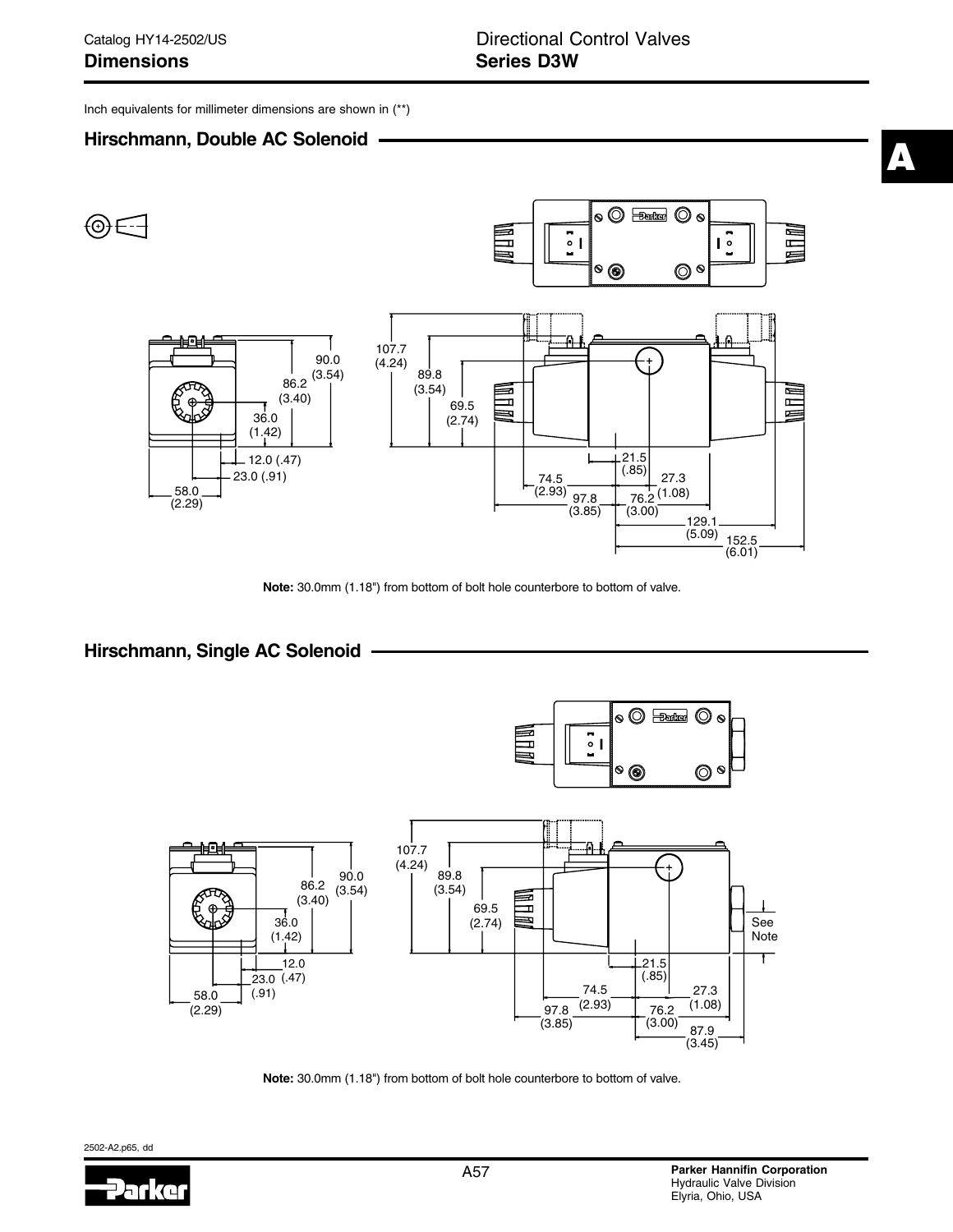Inch equivalents for millimeter dimensions are shown in (\*\*)







**Note:** 30.0mm (1.18") from bottom of bolt hole counterbore to bottom of valve.

## **Conduit Cavity, Single DC Solenoid**



**Note:** 30.0mm (1.18") from bottom of bolt hole counterbore to bottom of valve.

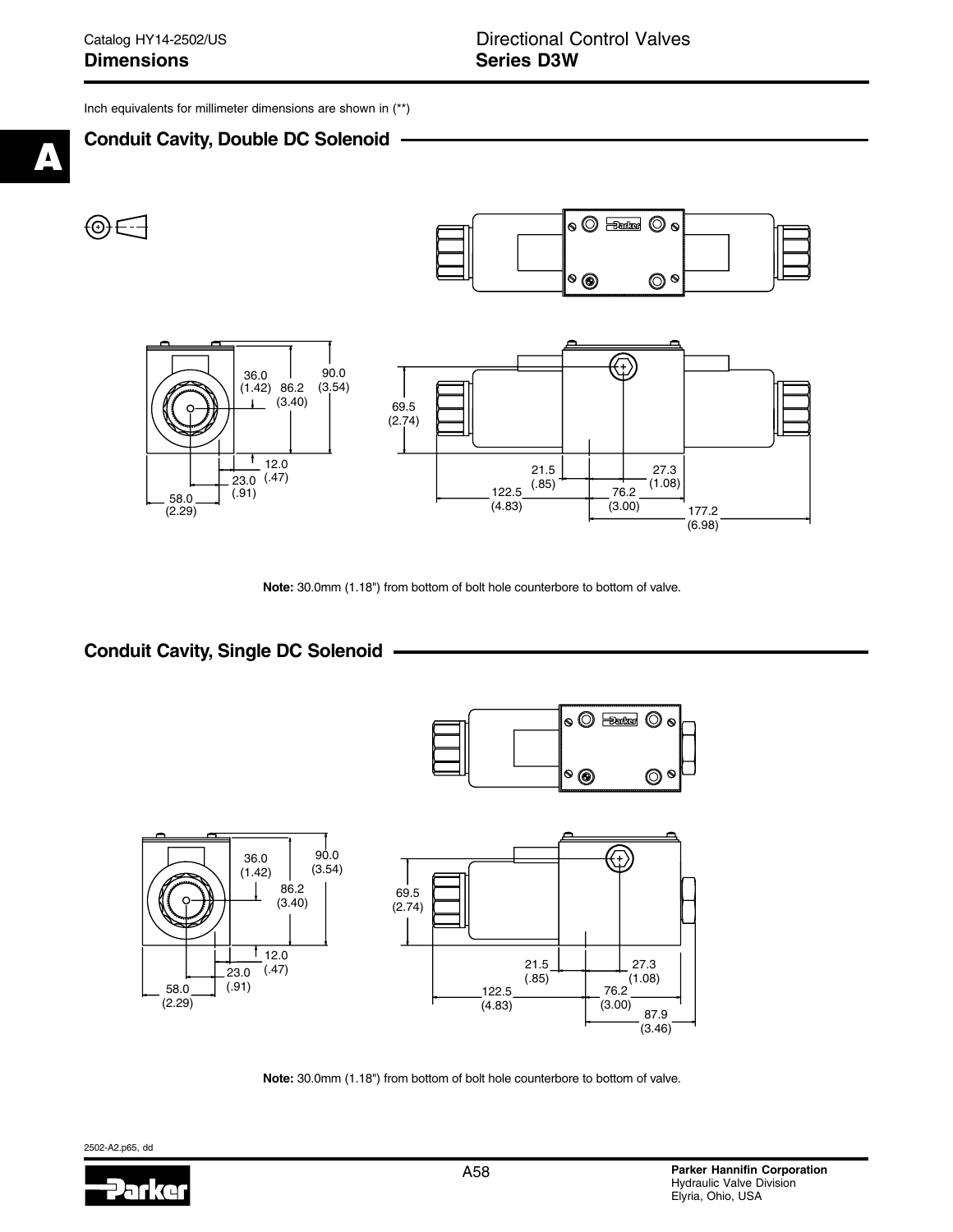Inch equivalents for millimeter dimensions are shown in (\*\*)

## **Conduit Box, Single AC Solenoid**

**with Variation 6 (Manaplug) & Variation P (Extended Manual Override)**



# **Conduit Box, Double DC Solenoid**

**with Variation 6 (Manaplug) & Variation P (Extended Manual Override)**



**Note:** 30.0mm (1.18") from bottom of bolt hole counterbore to bottom of valve.

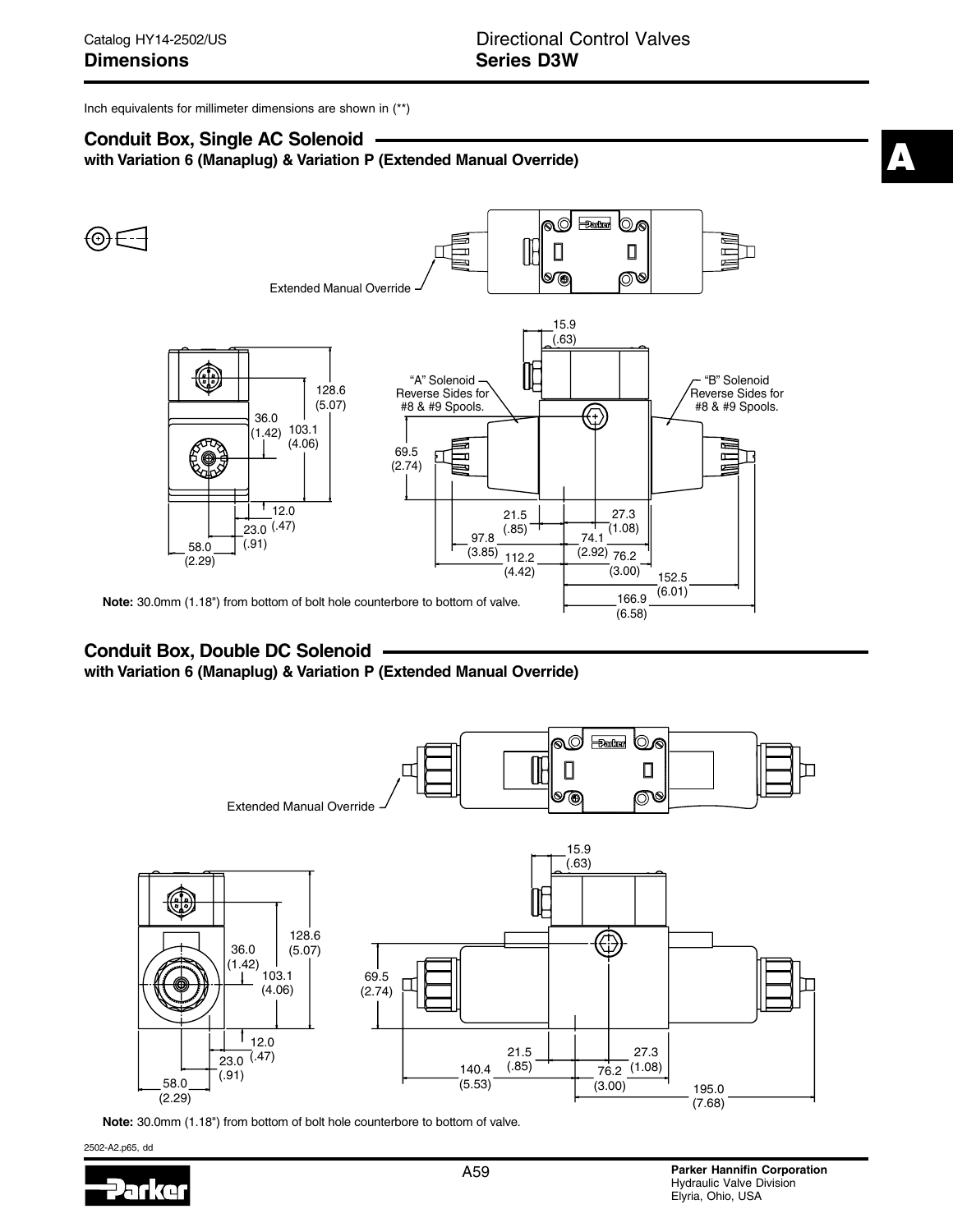Inch equivalents for millimeter dimensions are shown in (\*\*)



### **Explosion Proof ATEX, Double Solenoid**



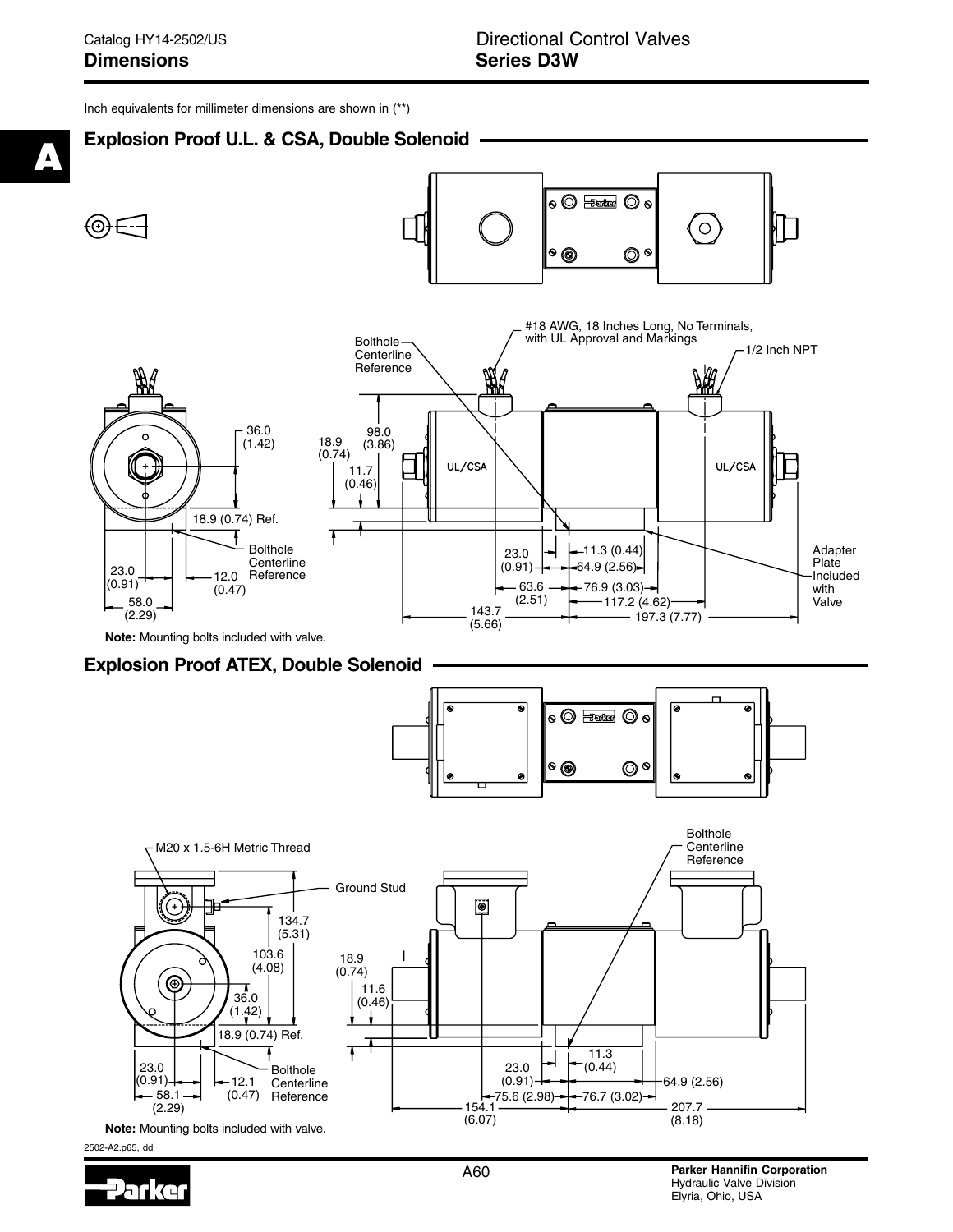Inch equivalents for millimeter dimensions are shown in (\*\*)

# **Conduit Box, Single DC Solenoid**

**with Variation I7 (Monitor Switch)**



**Note:** 30.0mm (1.18") from bottom of bolt hole counterbore to bottom of valve.

# **Monitor Switch**

#### **(valve variation I7) Start of Stroke**

This feature provides for electrical confirmation of the spool shift. This can be used in safety circuits, to assure proper sequencing, etc.

#### **Switch Data**

Inductive switch requiring +18-42 volt input. Outputs "A" and "B" are opposite; one at "0" voltage, the other at input voltage. During switching, "A" and "B" outputs reverse. Provides 0.4A switching current.



For repetitive switch power-up conditions, please consult factory.

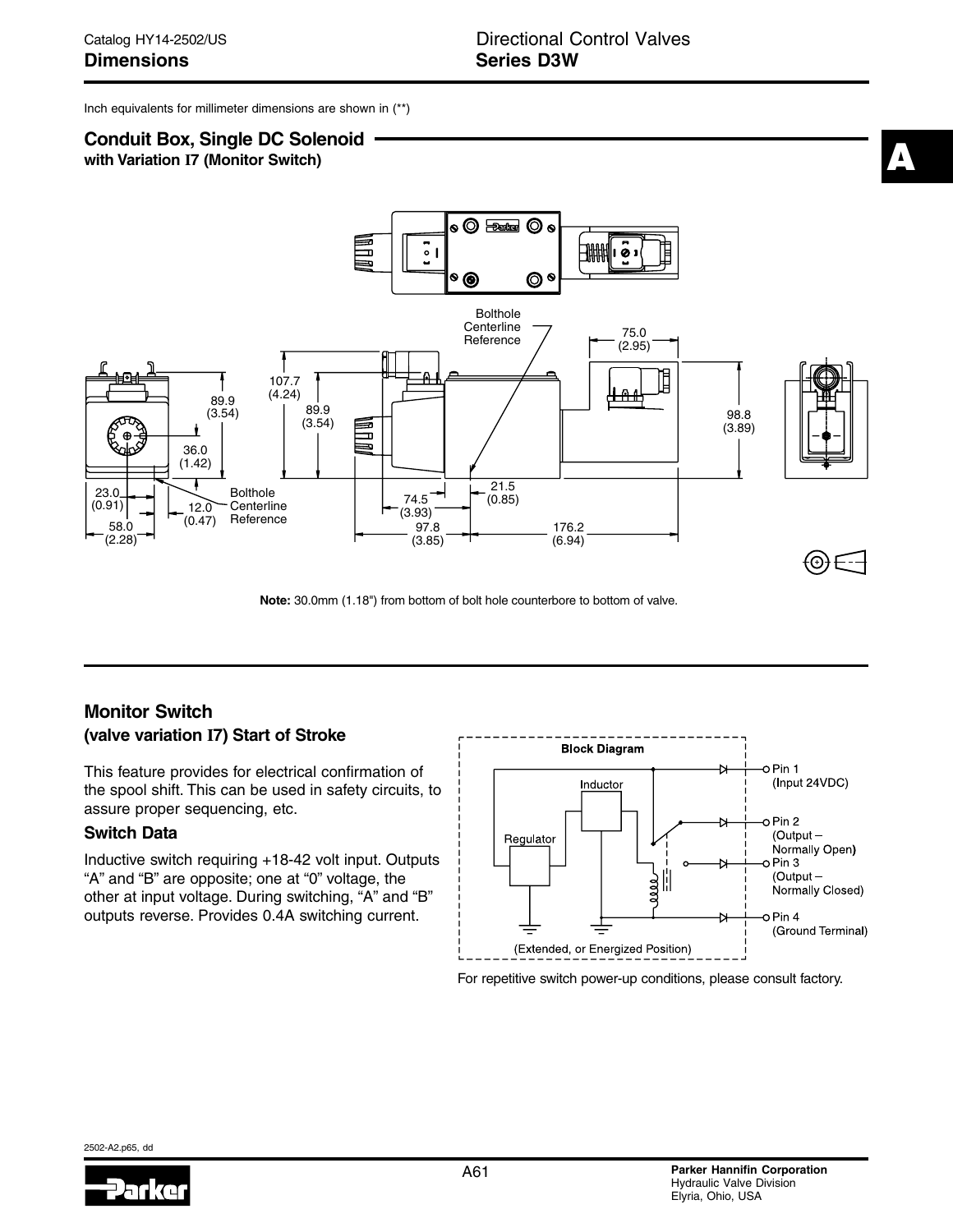# **Conduit Box**

**(connection option K)**

**A**

Interface  $-152.4$  cm (6.0 inch) lead wires, 18 awg.

Meets NEMA 4 and IP67

# **Manaplug**

**(valve variations 6, 56, 1A, 1C)**

- Interface Brad Harrison Plug
	- 3-Pin for Single Solenoid
	- 5-Pin for Double Solenoid



**Pins are as seen on valve (male pin connectors).**

# **Hirschmann Plug with Lights (P5)**



# **Pins are as seen on valve (male pin connectors).**

2502-A2.p65, dd